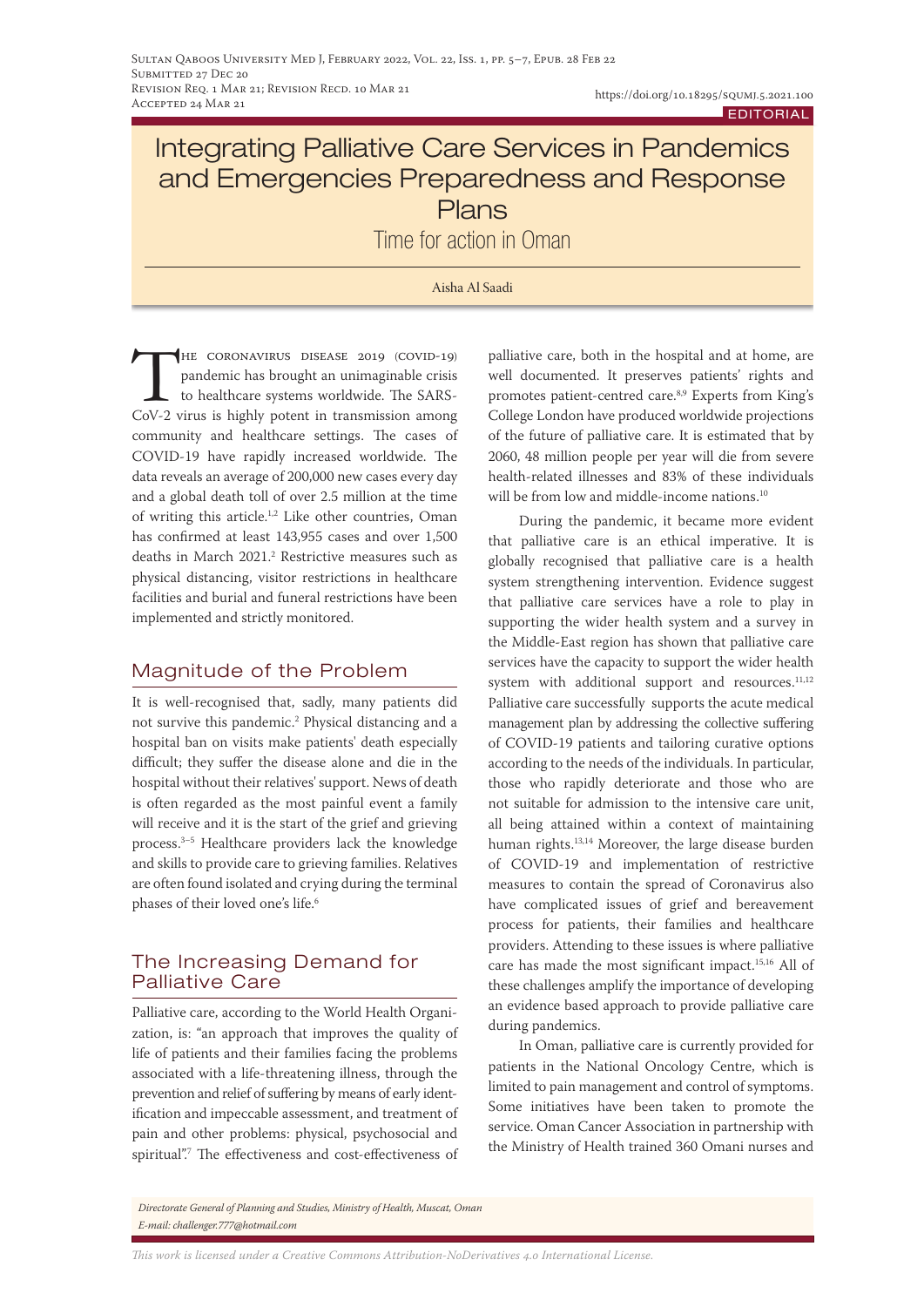20 primary care physicians in palliative care from April 2013 to February 2017. Furthermore, a website called Oman Palliative Care was created for palliative care in 2019. However, the service is still in its early stages and it should be strengthened to provide different palliative care models and expanded to all medical conditions. This paper has suggested two recommendations to improve provision of palliative care in Oman during pandemics and healthcare emergencies.

## integration of palliative care into preparedness and response plans

Challenges have emerged during the COVID-19 pandemic. These include rationing care when resources are limited and withholding non-beneficial treatment and palliative treatment options to treat breathlessness and other distressing symptoms of COVID-19. Palliative care services provide an extra layer of support to manage these challenges.11,12 Integrating palliative care services into preparedness and response plans would require appropriate guidelines to standardise care, adequate policies and legislations, capacity building of healthcare workers in palliative care, accredited training and degree programmes; it would also require an advanced approach to deliver the service during a pandemic.17,18

# ADVANCED APPROACHES TO DELIVER palliative care during a pandemic

### *Tele-palliative medicine*

There is strong support for maximising the use of telemedicine in the provision of palliative care for inpatients, outpatients and patients at home; successful implementation requires robust health infrastructure support and technical expertise.19–24 Tele-palliative care allows for remote delivery of palliative care services such as symptom assessments, discussion of goals of care as well as counselling and bereavement support. This approach minimises exposure to the infection, reduces personal protective equipment use and reconnects the patient with clinicians and their family during the challenging times brought on by the COVID-19 pandemic.18,20

### *A 24/7 hotline access to the palliative care team*

Applying creative interventions during a crisis situation are beneficial in reducing emotional distress and facilitating a supportive transition throughout the grieving process for patients as well as the bereaved families.25,26 Launching a 24/7 hotline access to the palliative care team was one of the interventions implemented during the COVID-19 crisis in the health system of Mount Sinai in New York City. The help line provides two support services: teleconsultation (physicianto-physician support) and telemedicine (palliative medicine-to-family). Telephonic support by a palliative care team assisted clinicians in conducting complex goals-of-care discussion and symptoms management during the peak of the COVID-19 pandemic in New York City and helped families to receive clear and timely information about their loved one's condition, enabled patients and families to participate in decision-making, increased the development of trust and facilitated the process of grieving and healing.<sup>27</sup> Developing hotline access to palliative care teams in Oman will allow provision of palliative care services in clinical sites in the highest need of support during pandemics and healthcare emergencies. This service will provide coverage of palliative care to all hospitals which lack hospital-based palliative care services.

## *Home-based palliative care*

Evidence has shown that home palliative care programmes provide better management of distressing symptoms of dying patients.<sup>28</sup> However, there is a lack of data on how this could be done during a pandemic. One study recommended availability of mobile palliative care teams for the Covid-19 patients who would prefer to die at home.17 Many studies have found clear benefits of interdisciplinary palliative care teams, because each discipline will have a unique role to function in the realm of psychosocial and spiritual care.<sup>28</sup> Globally, the demand for home-based palliative care will substantially increase in the future.<sup>10</sup> Developing this service in Oman is subjected to certain limitations. The greatest of which is the restrictive policies concerning pain medication that requires changing legislation by raising awareness within the community to allow people to be cared for at home.

Over the years, it is reasonable to expect that other pandemics or healthcare emergencies will emerge. Therefore, integration of palliative care into preparedness and response plans is a priority to alleviate suffering. Palliative care service should be considered as a critical component of a health system disaster response and a part of the global commitment to the Universal Health Coverage (UHC), which considers palliative care as an essential health service. It is suggested that integrating palliative care into response plans would foster reaching the UHC goals. Developing a national policy on palliative care will resolve many barriers to palliative care in general and will allow expansion of this service during pandemics and healthcare emergencies.

# References

1. Adams JG, Walls RM. Supporting the Health Care Workforce During the COVID-19 Global Epidemic. JAMA. 2020; 323:1439–40. [https://doi.org/10.1001/jama.2020.3972.](https://doi.org/10.1001/jama.2020.3972)